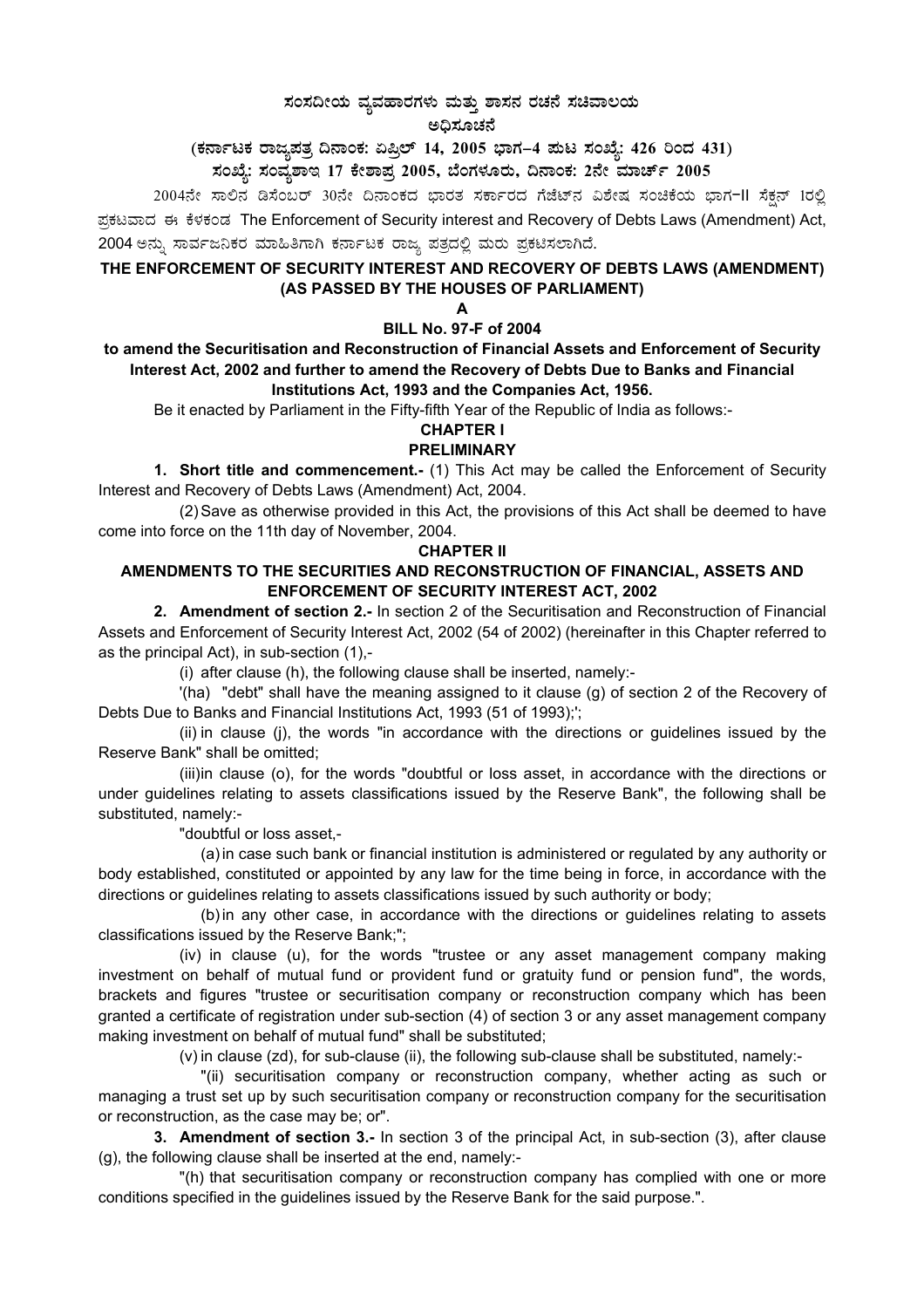**4. Amendment of section 4.-** In section 4 of the principal Act, in sub-section (2),-

(a) the words "rejection of application for registration or" shall be omitted;

(b) for the words "such order of rejection or cancellation", the words "such order of cancellation" shall be substituted.

**5. Insertion of new section 5A.-** After section 5 of the principal Act, the following section shall be inserted, namely:-

 **"5A. Transfer of pending applications to any one of Debts Recovery Tribunals in certain cases.-** (1) If any financial asset, of a borrower acquired by a securitisation company or reconstruction company, comprise of secured debts of more than one bank or financial institution for recovery of which such banks or financial institutions has filed applications before two or more Debts Recovery Tribunals, the securitisation company or reconstruction company may file an application to the Appellate Tribunal having jurisdiction over any of such Tribunals in which such applications are pending for transfer of all pending applications to any one of the Debts Recovery Tribunals as it deems fit.

(2) On receipt of such application for transfer of all pending applications under sub-section (1), the Appellate Tribunal may, after giving the parties to the application an opportunity of being heard, pass an order for transfer of the pending applications to any one of the Debts Recovery Tribunals.

(3) Notwithstanding anything contained in the Recovery of Debts Due to Banks and Financial Institutions Act, 1993, (51 of 1993) any order passed by the Appellate Tribunal under sub-section (2) shall be binding on all the Debts Recovery Tribunals referred to in sub-section (1) as if such order had been passed by the Appellate Tribunal having Jurisdiction on each such Debts Recovery Tribunal.

(4) Any recovery certificate, issued by the Debts Recovery Tribunal to which all the pending applications are transferred under sub-section (2), shall be executed in accordance with the provisions contained in sub-section (23) of section 19 and other provisions of the Recovery of Debts Due to Banks and Financial Institutions Act, 1993 (51 of 1993) shall, accordingly, apply to such execution.".

**6. Amendment of section 7.-** In section 7 of the principal Act,-

(i) after sub-section (2), the following sub-section shall be inserted, namely:-

"(2A) (a) The scheme for the purpose of offering security receipts under sub-section (1) or raising funds under sub-section (2), may be in the nature of a trust to be managed by the securitisation company or reconstruction company, and the securitisation company or reconstruction company shall hold the assets so acquired or the funds so raised for acquiring the assets, in trust for the benefit of the qualified institutional buyers holding the security receipts or from whom the funds are raised.

(b) The provisions of the Indian Trusts Act, 1882 (2 of 1882) shall, except in so fas as they are inconsistent with the provisions of this Act, apply with respect to the trust referred to in clause (a) above.";

(ii) in sub-section (3), for the words "security receipts issued by such company", the words "security receipts issued under a scheme by such company" shall be substituted.

**7. Insertion of new section 12A.-** After section 12 of the principal Act, the following section shall be inserted, namely:-

 **"12A. Power of Reserve Bank to call for statements and information.-** The Reserve Bank may at any time direct a securitisation company or reconstruction company to furnish it within such time as may be specified by the Reserve Bank, with such statements and information relating to the business or affairs of such securitisation company or reconstruction company (including any business or affairs with which such company is concerned) as the Reserve Bank may consider necessary or expedient to obtain for the purposes of this Act.".

**8. Amendment of section 13.-** In section 13 of the principal Act,-

(i) after sub-section (3), the following sub-section shall be inserted, namely:-

"(3A) If, on receipt of the notice under sub-section (2), the borrower makes any representation or raises any objection, the secured creditor shall consider such representation or objection and if the secured creditor comes to the conclusion that such representation or objection is not acceptable or tenable, he shall communicate within one week of receipt of such representation or objection the reasons for non-acceptance of the representation or objection to the borrower:

Provided that the reasons so communicated or the likely action of the secured creditor at the stage of communication of reasons shall not confer any right upon the borrower to prefer an application to the Debts Recovery Tribunal under section 17 of the Court of District Judge under section 17A.";

(ii) in sub-section (4), for clause (b), the following clause shall be substituted, namely:-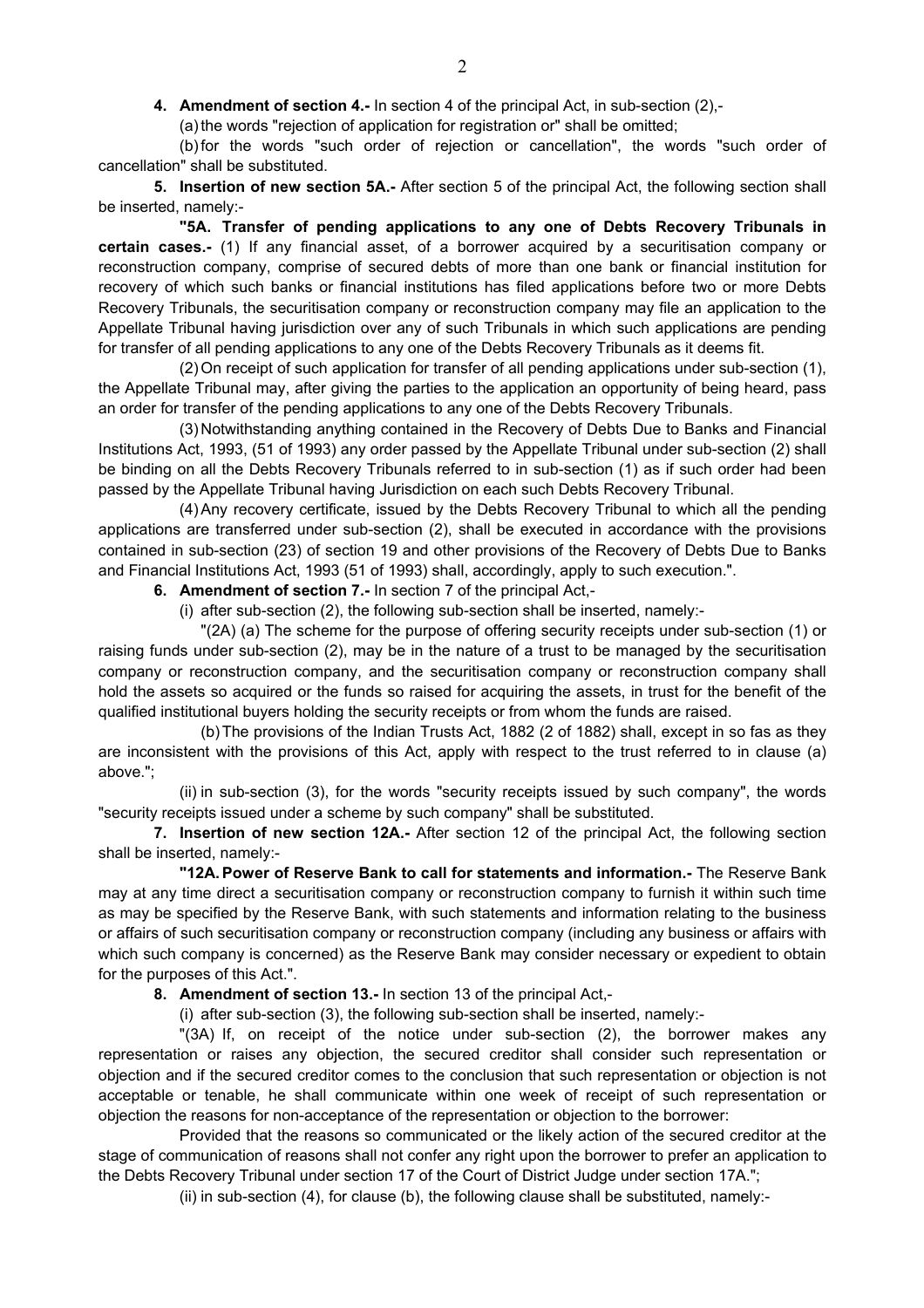"(b) take over the management of the business of the borrower including the right to transfer by way of lease, assignment or sale for realising the secured asset:

Provided that the right to transfer by way of lease, assignment or sale shall be exercised only where the substantial part of the business of the borrower is held as security for the debt:

Provided further that where the management of whole of the business or part of the business is severable, the secured creditor shall take over the management of such business of the borrower which is relatable to the security for the debt;".

**9. Amendment of section 15.-** In section 15 of the principal Act, in sub-section (1), for the words "When the management of business of a borrower is taken over by a secured creditor", the words, brackets, letters and figures "When the management of business of a borrower is taken over by a securitisation company or reconstruction company under clause (a) of section 9 or, as the case may be, by a secured creditor under clause (b) of sub-section (4) of section 13" shall be substituted.

**10. Amendment of section 17.-** In section 17 of the principal Act,-

(a) in sub-section (1),-

(i) for the words "may prefer an appeal", the words "may make an application along with such fee, as may be prescribed," shall be substituted and shall be deemed to have been substituted with effect from the 21st day of June, 2002;

(ii) after sub-section (1), the following proviso shall be inserted and shall be deemed to have been inserted with effect from the 21st day of June, 2002, namely:-

"Provided that different fees may be prescribed for making the application by the borrower and the person other than the borrower.";

(iii) after the proviso as so inserted, the following Explanation sahall be inserted, namely:-

 **"Explanation.-** For the removal of doubts, it is hereby declared that the communication of the reasons to the borrower by the secured creditor for not having accepted his representation or objection or the likely action of the secured creditor at the stage of communication of reasons to the borrower shall not entitle the person (including borrower) to make an application to the Debts Recovery Tribunal under this sub-section.";

(b) for sub-section (2) and (3), the following sub-sections shall be substituted, namely:-

"(2) The Debts Recovery Tribunal shall consider whether any of the measures referred to in sub-section (4) of section 13 taken by the secured creditor for enforcement of security are in accordance with the provisions of this Act and the rules made thereunder.

(3) If, the Debts Recovery Tribunal, after examining the facts and circumstances of the case and evidence produced by the parties, comes to the conclusion that any of the measures referred to in sub-section (4) of section 13, taken by the secured creditor are not in accordance with the provisions of this Act and the rules made thereunder, and require restoration of the management to the business to the borrower or restoration of possession of the secured assets to the borrower, it may by order, declare the recourse to any one or more measures referred to in sub-section (4) of section 13 taken by the secured creditors as invalid and restore the possession of the secured assets to the borrower or restore the management of the business to the borrower, as the case may be, and pass such order as it may consider appropriate and necessary in relation to any of the recourse taken by the secured creditor under sub-section (4) of section 13.

(4) If, the Debts Recovery Tribunal declares the recourse taken by a secured creditor under sub-section (4) of section 13, is in accordance with the provisions of this Act and the rules made thereunder, then, notwithstanding anything contained in any other law for the time being in force, the secured creditor shall be entitled to take recourse to one or more of the measure specified under subsection (4) of section 13 to recover his secured debt.

(5) Any application made under sub-section (1) shall be dealt with by the Debts Recovery Tribunal as expeditiously as possible and disposed of within sixty days from the date of such application:

Provided that the Debts Recovery Tribunal may, from time to time, extend the said period for reasons to be recorded in writing, so, however, that the total period of pendency of the application with the Debts Recovery Tribunal, shall not exceed four months from the date of making of such application made under sub-section (1).

(6) If the application is not disposed of by the Debts Recovery Tribunal within the period of four months as specified in sub-section (5), any party to the application may make an application, in such form as may be prescribed, to the Appellate Tribunal for directing the Debts Recovery Tribunal for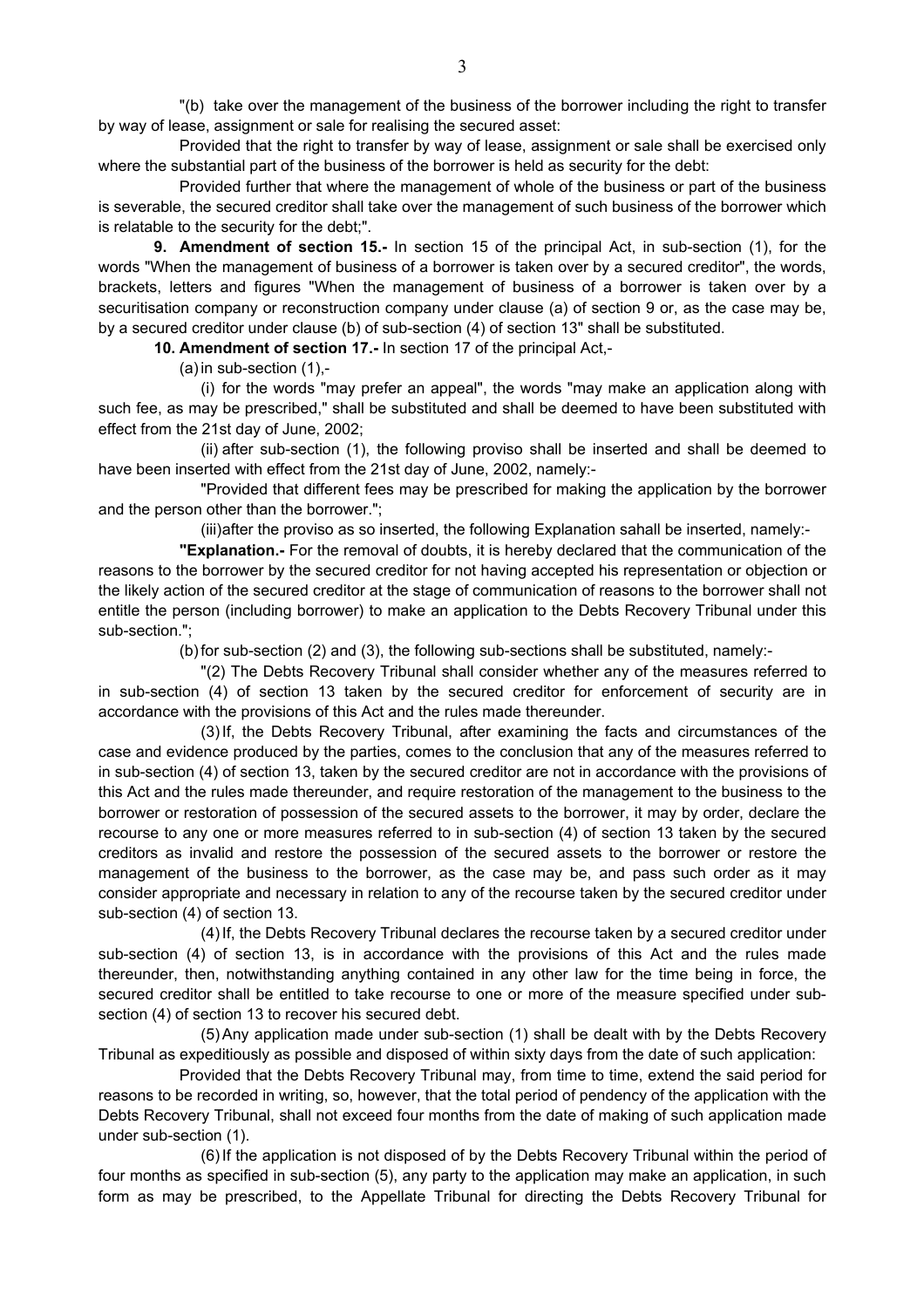expeditious disposal of the application pending before the Debts Recovery Tribunal and the Appellate Tribunal may, on such application, make an order for expeditious disposal of the pending application by the Debts Recovery Tribunal.

(7) Save as otherwise provided in this Act, the Debts Recovery Tribunal shall, as far as may be, dispose of the application in accordance with the provisions of the Recovery of Debts Due to Banks and Financial Institutions Act, 1993 (51 of 1993) and the rules made thereunder.".

**11. Insertion of new section 17A.-** After section 17 of the principal Act, the following section shall be inserted, namely:-

 **"17A. Making of application to Court of District Judge in certain cases.-** In the case of a borrower residing in the State of Jammu and Kashmir, the application under section 17 shall be made to the Court of District Judge in that State having jurisdiction over the borrower which shall pass an order on such application.

 **Explanation.-** For the removal of doubts, it is hereby declared that the communication of the reasons to the borrower by the secured creditor for not having accepted his representation or objection or the likely action of the secured creditor at the stage of communication of reasons shall not entitle the person (including borrower) to make an application to the Court of District Judge under this section.".

**12. Amendment of section 18.-** In section 18 of the principal Act,-

(a) in sub-section (1),-

(i) for the words and figures "under section 17, may prefer an appeal", the words and figures "under section 17, may prefer an appeal along with such fee, as may be prescribed" shall be substituted and shall be deemed to have been substituted with effect from the 21st day of June, 2002;

(ii) after sub-section (1), the following proviso shall be inserted and shall be deemed to have been inserted with effect from the 21st day of June, 2002, namely:-

"Provided that different fees may be prescribed for filing an appeal by the borrower or by the person other than the borrower:";

(iii) after the proviso as so inserted, the following provisos shall be inserted, namely:-

"Provided further that no appeal shall be entertained unless the borrower has deposited with the Appellate Tribunal fifty per cent. of the amount of debt due from him, as claimed by the secured creditors or determined by the Debts Recovery Tribunal, whichever is less:

Provided also that the Appellate Tribunal may, for the reasons to be recorded in writing, reduce the amount to not less than twenty-five per cent. of debt referred to in the second proviso.".

**13. Insertion of new sections 18A and 18B.-** After section 18 of the principal Act, the following sections shall be inserted, namely:-

 **"18A. Validation of fees levied.-** Any fee levied and collected for preferring, before the commencement of the Enforcement of Security Interest and Recovery of Debts Laws (Amendment) Act, 2004, an appeal to the Debts Recovery Tribunal or the Appellate Tribunal under this Act, shall be deemed always to have been levied and collected in accordance with law as if the amendments made to sections 17 and 18 of this Act by sections 10 and 12 of the said Act were in force at all material times.

 **18B. Appeal to High Court in certain cases.-** Any borrower residing in the State of Jammu and Kashmir and aggrived by any order made by the Court of District Judge under section 17A may prefer an appeal, to the High Court having Jurisdiction over such Court, within thirty days from the date of receipt of the order of the Court of District Judge:

Provided that no appeal shall be preferred unless the borrower has deposited, with the Jammu and Kashmir High Court, fifty per cent. of the amount of the debt due from him as claimed by the secured creditor or determined by the Court of District Judge, whichever is less:

Provided further that the High Court may, for the reasons to be recorded in writing, reduce the amount to not less than twenty-five per cent of the debt referred to in the first proviso.".

**14. Substitution of new section for section 19.-** For section 19 of the principal Act, the following section shall be substituted, namely:-

 **"19. Right of borrower to receive compensation and costs in certain cases.-** If the Debts Recovery Tribunal or the Court of District Judge, on an application made under section 17 or section 17A or the Appellate Tribunal or the High Court on an appeal preferred under section 18 or section 18A, holds that the possession of secured assets by the secured creditor is not in accordance with the provisions of this Act and rules made thereunder and directs the secured creditors to return such secured assets to the concerned borrowers, such borrower shall be entitled to the payment of such compensation and costs as may be determined by such. Tribunal or Court of District Judge or Appellate Tribunal or the High Court referred to in section 18B.".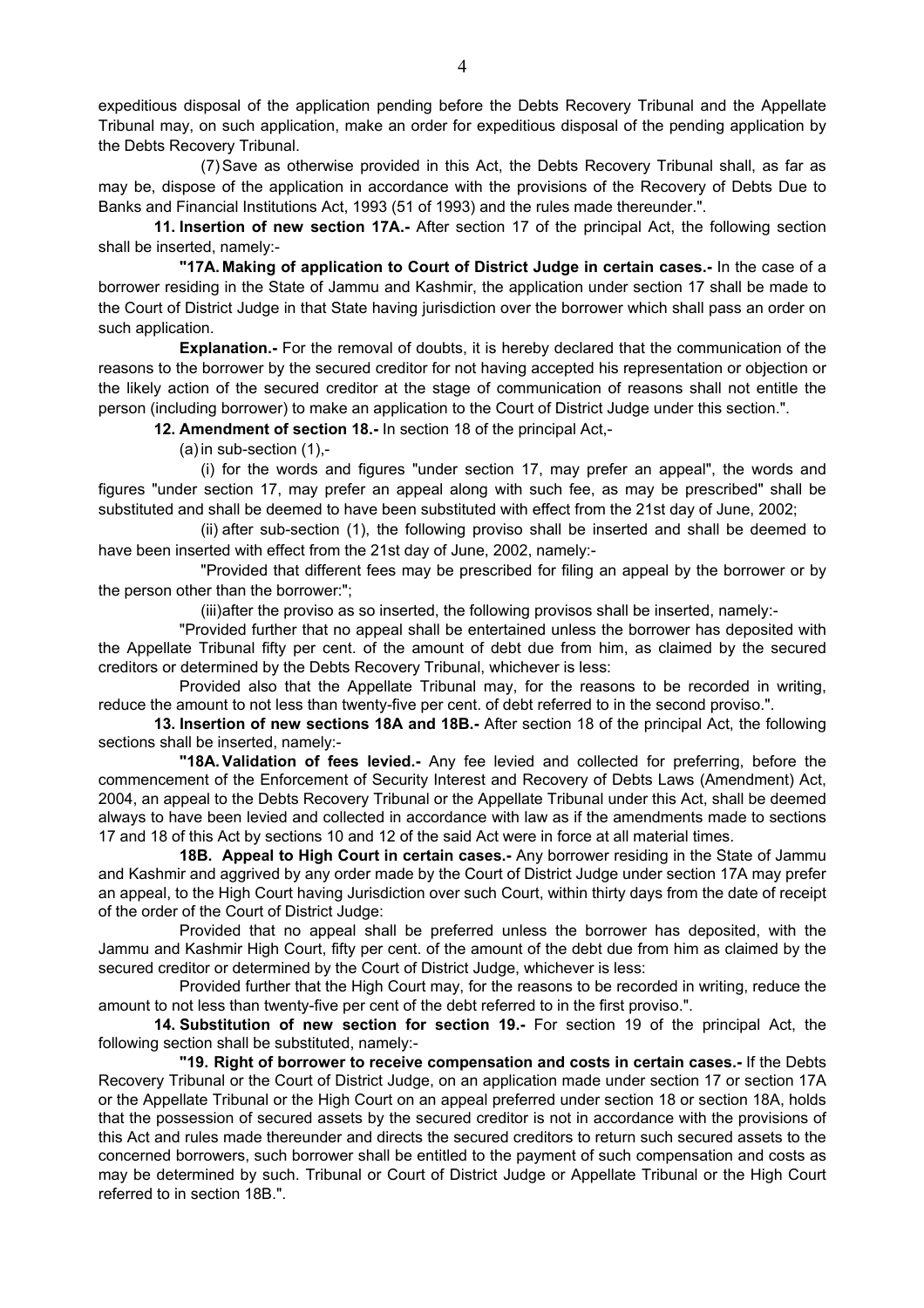**15. Amendment of section 25.-** In section 25 of the principal Act,-

(a) after sub-section (10, the following sub-section shall be inserted, namely:-

"(1A) On receipt of intimation under sub-section (1), the Central Registrar shall order that a memorandum of satisfaction shall be entered in the Central Register.";

(b) in sub-section (2), for the words "The Central Registrar shall, on receipt of such intimation", the words, brackets and figures "If the concerned borrower gives an intimation to the Central Registrar for not recording the payment or satisfaction referred to in sub-section (1), the Central Registrar shall on receipt of such intimation" shall be substituted.

**16. Amendment of section 28.-** In section 28 of the principal Act, the words and figures "under section 12", the words, figures and letter "under section 12 or section 12A" shall be substituted.

**17. Amendment of section 31.-** In section 31 of the principal Act, in clause (g), for the words "any properties not liable to attachment", the words and brackets "any properties not liable to attachment (excluding the properties specifically charged with the debt recoverable under this Act)" shall be substituted.

**18. Amendment of section 38.-** In section 38 of the principal Act, in sub-section (2), after clause (b), the following clauses shall be inserted, namely:-

"(ba) the fee for making an application to the Debts Recovery Tribunal under sub-section (1) of section 17;

(bb) the form of making an application to the Appellate Tribunal under sub-section (6) of section 17;

(bc) the fee for preferring an appeal to the Appellate Tribunal under sub-section (1) of section 18;".

#### **CHAPTER III**

### **AMENDMENTS TO THE RECOVERY OF DEBTS DUE TO BANKS AND FINANCIAL INSTITUTIONS ACT, 1993**

**19. Amendment of section 2.-** In section 2 of the Recovery of Debts Due to Banks and Financial Institutions Act, 1993 (hereinafter in this Chapter referred to as the principal Act), in clause (h), after subclause (i), the following sub-clause shall be inserted, namely:-

"(ia) the securitisation company or reconstruction company which has obtained a certificate of registration under sub-section (4) of section 3 of the Securitisation and Reconstruction of Financial Assets and Enforcement of Security Interest Act, 2002;".

**20. Amendment of section 19.-** In section 19 of the principal Act, after sub-section (1), the following provisos shall be inserted, namely:-

"Provided that the bank or financial institution may, with the permission of the Debts Recovery Tribunal, on an application made by it, withdraw the application, whether made before or after the Enforcement of Security Interest and Recovery of Debts Laws (Amendment) Act, 2004 for the purpose of taking action under the Securitisation and Reconstruction of Financial Assets and Enforcement of Security Interest Act, 2002, (54 of 2002) if no such action had been taken earlier under that Act:

Provided further that any application made under the first proviso for seeking permission from the Debts Recovery Tribunal to withdraw the application made under sub-section (1) shall be dealt with by it as expeditiously as possible and disposed of within thirty days from the date of such application:

Provided also that in case the Debts Recovery Tribunal refuses to grant permission for withdrawal of the application filed under this sub-section, it shall pass Such orders after recording the reasons therefor.".

#### **CHAPTER IV**

### **AMENDMENTS TO THE COMPANIES ACT, 1956**

**21. Amendment of section 4A.-** In section 4A of the Companies Act, 1956 (hereafter in this Chapter referred to as the principal Act), in sub-section (1), clause (vii) shall be omitted.

**22. Amendment of section 424A.-** In section 424A of the principal Act, in sub-section (1), after the second proviso, the following provisos shall be inserted, namely:-

"Provided also that in case any reference had been made before the Tribunal and a scheme for revival and rehabilitation submitted before the commencement of the Enforcement of Security Interest and Recovery of Debts Laws (Amendment) Act, 2004, such reference shall abate if the secured creditors, representing three-fourth in value of the amount outstanding against financial assistance disbursed to the borrower, have taken measures to recover their secured debt under sub-section (4) of section 13 of the Securitisation and Reconstruction of Financial Assets and Enforcement of Security Interest Act, 2002: (54 of 2002).

Provided also that no reference shall be made under this section if the secured creditors representing three-fourth value of the amount outstanding against financial assistance disbursed to the borrower have taken measures to recover their secured debt under sub-section (4) of section 13 of the